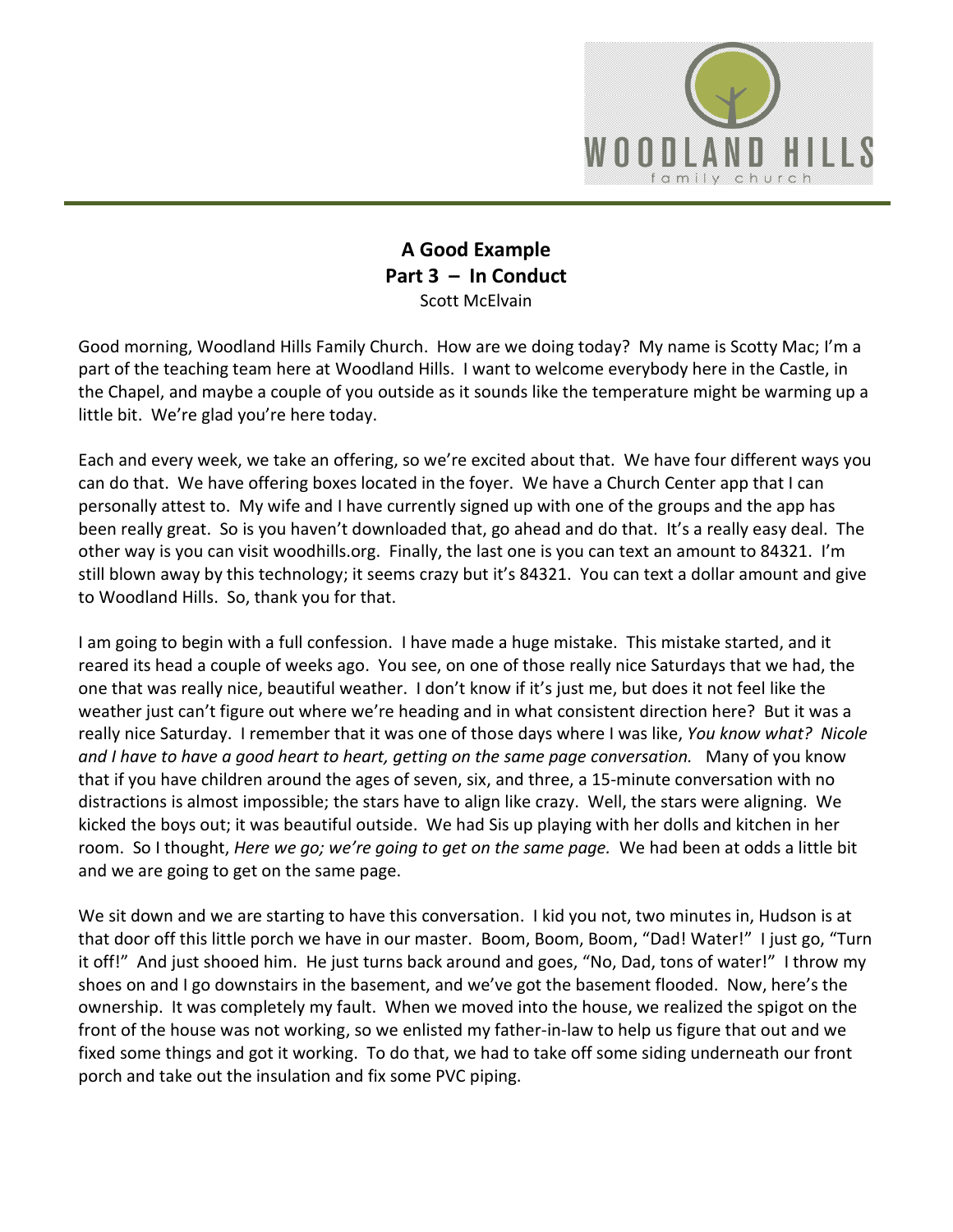Well, I just never got around to putting that insulation back and the siding back up because I thought since it was under the deck; that's not like really outside, right? It's kind of but not really. Well, I paid for that, right? So, we get to cleaning out. We borrowed shop vacs and fans from all our friends, and we just got to town. We cleaned that thing up. We got Servpro out there to figure it out and help us know where the water had been and what we needed to take out and all these things.

My father-in-law is a master carpenter, truly, floor to finish, the real deal. He knows how to do everything. I know how to do nothing. I mean nothing. I am starting from zero every single time a project comes up. Now, we start doing some stuff and he gives me a project. Okay, here we go; here's my chance to shine. He says, "I want you to chalk a line on the drywall. I want you to cut out that drywall and cut the insulation." The verbals here were like, "Uh huh, yep, uh huh, got that." In the back of my mind, no idea, no clue how to do that.

My father-in-law leaves and I do what I do more than I'd like to admit. I pull out my phone and I open up an application called YouTube. I type *how to chalk a line, how to cut drywall*. I'm on there for like 45 minutes and I'm ready to go. A couple of days later, I get down there, chalk the line, cut the drywall, cut the insulation and I step back and I go, "This is good. I'm the man."

James comes back a couple of days later and I'm very intentional because I'm looking for a little praise here. Like, you know, "Nice job." I follow him down to the basement, we walk into that room, and I can't even believe I said this. I go, "Look at that straight line. Does that look like a straight line to you?" James was very kind, "Yes it does." And I just couldn't keep my mouth shut. I had to go on and explain all the things I had learned and how I did it and all these great things. I said, "Yeah, I chalked the line and I cut it, but it would have been so much more helpful if I would have had that little level that sits on the chalk line that tells you if that line is straight."

James just give me that look like, *I have no ideal what you're taking about* looks. I'm like, "You know, it's just like a little level that sits on the chalk line to help me know that line was straight." He goes, "Why would you need that?" I go, "I didn't now how else to know if it was a straight line or not." He pulls out his tape measure and just walks over to the wall and goes, "You just measure it and make marks down the line of the drywall and then you just chalk it." It was one of those moments where two things are happening. I am like, *that's a good point*. In the back of my head, again the internal conversation is like, *You dufus, you dufus!* It even gets better, right? Because if he had seen the way that I did that… I'm lying on the floor with the chalk line extended all the way out here and I've got this big level and I'm like measuring it, trying to pull the line up to the level to see if it's level. It was worse than he even knows. He's probably going, *He is a dufus for doing that*. I looked so silly.

My story highlights something that I think you understand as much as I do, and that is that there is a huge difference between someone telling you how to do something and showing you how to do it. I could have saved myself a lot of time and looking like a dufus if I had just said, "James, how would you do that?" He would have just pulled out his tape measure and done the same thing. It would have been a 30-minute deal. But I didn't do that. What I got was "I need you to chalk it, cut it, and move on." I didn't have that perfect picture enough to follow that. This is why we get these sayings in our culture like this – "a picture is worth a thousand words."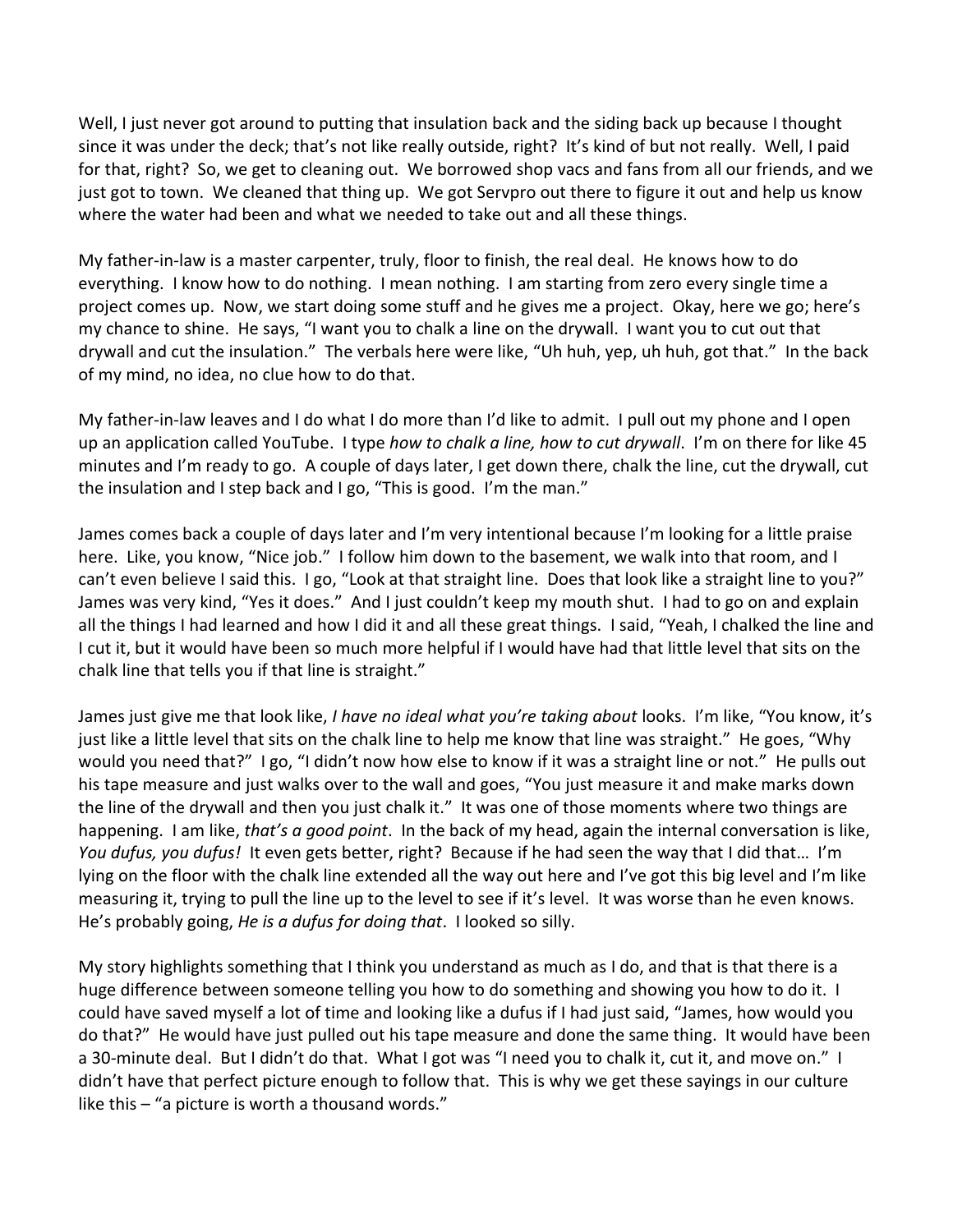I don't go to blogs to figure out how to install a ceiling fan. I don't go to blogs, or I don't read a manual… In fact, I've completely abandoned installation manuals. Is anybody else with me? Like just throw that thing away and pull up You Tube and move on with your life.

That's because I just need to see it. You can show me what to do, I can follow that. You give me an example, I can walk in it. You Tube is the second largest website on the internet. Think about this for a second; it has two billion users. Two billion streaming one billion videos a day. They're gross in add revenue in 2021 is 5.6 billion dollars. They understand something you and I understand. It is so powerful to see it done. Pew research did a study last year on You Tube users and found out that 51% of those that use and utilize You Tube are doing it to learn something. Fifty-one percent are using You Tube because they can see it and copy it. They can watch it and know how to do it.

I can't tell you how many things around the house or in my work or in my job that I've just said let me check out You Tube. I am known as the IT guy at my school. Mind you, we have no technology in our school so I am the IT guy for a techless school, but you would be surprised how much need there is for that. I simply just look at You Tube, walk into their office, click six buttons, and they think I'm a genius. All I did was do a little search… Now I don't tell them that, but I just search it and do it. I want to keep that title.

The truth is I often need to see it to follow it. I need the example to imitate. I need pictures often to help me learn and grow. And as we are in this series *A Good Example*, in 1 Timothy 4: 12, Paul is speaking to Timothy. And in this passage, he writes, *12 Let no one despise you for your youth, but set the believers an example in speech, in conduct, in love, in faith, in purity.*

Two weeks ago, Ted tackled speech, Shay had love last week, and today, we are going to be talking about conduct. One of the things that I think happens is when we become familiar with a verse, we glance over it. We don't give it the time that maybe fresh eyes would have if we read it for the first time. For me, one of the things that really pique my interest, that I want to camp on for just a second, is if you were to give me this passage and you were to say, "Scotty, tell me who it is that Paul is telling Timothy to be an example to." Do you know what I would say? I would say he's probably saying, "Be an example to those who don't know Jesus. Be an example to the unbelievers that you come into contact with." But he doesn't say that does he?

He says, …*but set the believers an example.* Why? Why is he instructing Timothy to be an example to believers? Why is that he would say this. Well, again, coming back to my original opening point, I think, much like us, the You tube community, it's I need pictures. I need to see men and women following their conviction and commitment to Christ that I might imitate, that I might learn, that I might follow them. This idea of imitation, right? It is a concept that Paul is very adamant about. We're going to run through a couple of scriptures and you're going to get bored by the amount, as many times as I share, and Paul talking about this.

1 Corinthians 4: 15-16 - *15 For though you have countless guides in Christ, you do not have many fathers. For I became your father in Christ Jesus through the gospel. 16 I urge you, then, be imitators of me.*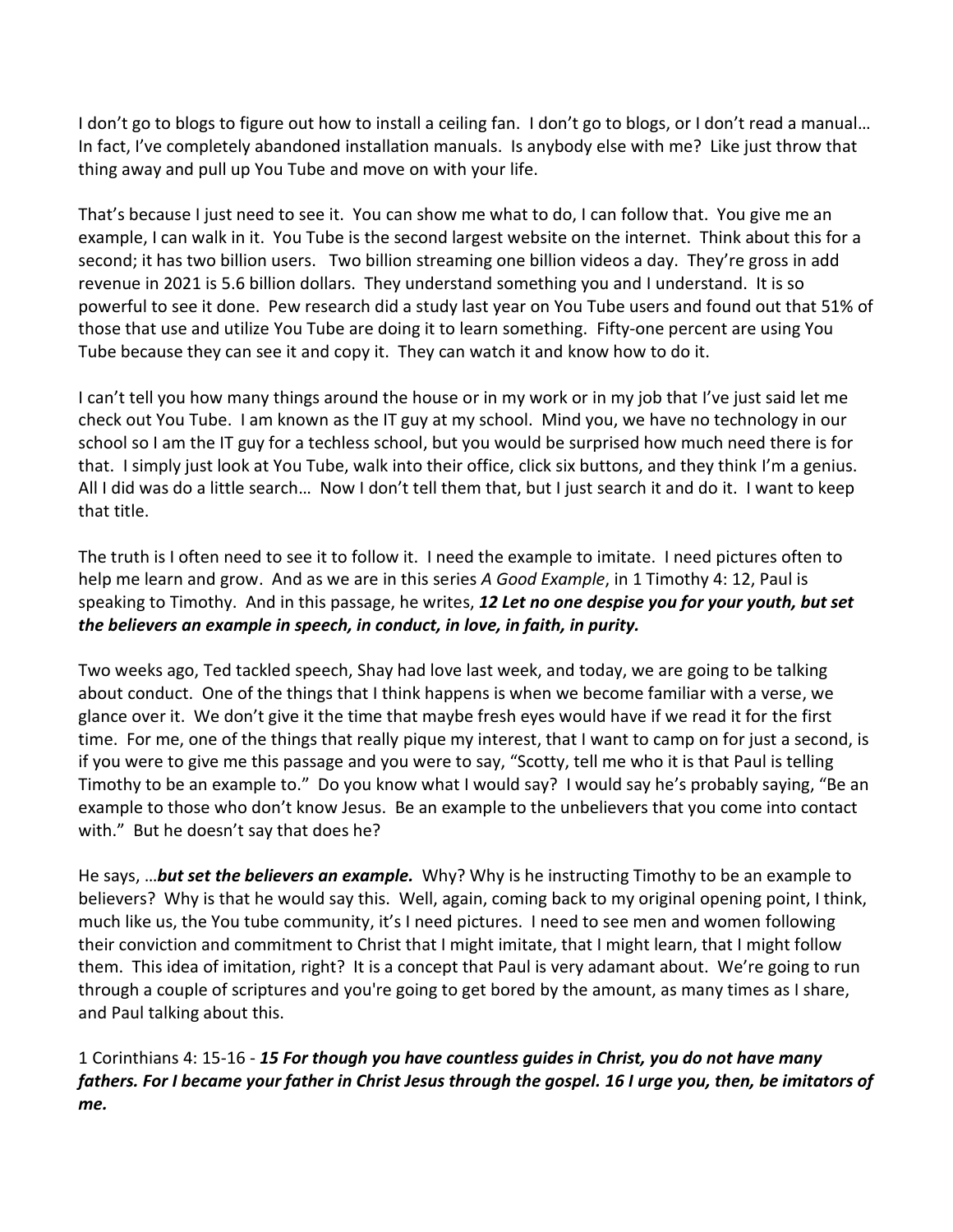1 Corinthians 11, 1 Be *imitators me, as I am of Christ*.

Philippians 3: 17 – *Brothers, join in imitating me*. Paul is pretty serious about this concept.

Philippians 4: 9 – *What you have learned and received and heard and seen in me – practice these things and the God of peace will be with you*.

2 Thessalonians 3: 7-9 – *7 For you yourselves know how you ought to imitate us, because we were not idle when we were with you, 8 nor did we eat anyone's bread without paying for it, but with toil and labor we worked night and day, that we might not be a burden to any of you. 9 It was not because we do not have that right, but to give you in ourselves an example to imitate.*

This concept that Paul is talking about – imitate me as I imitate Christ – is the same idea. Paul is presenting pictures to other believers about what it means to faithfully follow Christ in all facets of his life, in every nook and cranny of his heart. And this is not Paul saying, "Look at me, look at me, give me glory, give me praise," but rather "See what Christ has done in my life, see how Jesus has changed me, see the new life I live and let us imitate and follow Christ together."

So, today, as we jump into In Conduct, what does it mean then to be an example to believers in conduct. Fair question for us this morning. My answer to that would be this. Our actions show pictures of a life committed to following Jesus. If you believe in your heart and confess with your mouth that Jesus is Lord, you have made a commitment. You have died to yourself, you have fired yourself being a king and the master of your own life, and you have accepted Christ as Lord and Savior. He sits on the thrown of your heart. The old is gone; the new is come. Your affections change, what you desire in life changes. Everything changes when you make that commitment.

I think about people in my life. Biggest impact. Mike Higgins was my K-Life leader growing up. Mike was a big dude, but he had the most gentle heart. He was a gentle gentleman. I attended K-life for many years. I went to Club, and I heard him talk about Jesus and I heard him make a case for Christ week in and week out. But you know what was the most impactful thing to me? It was to see Mike Higgins not only preach the gospel but live the gospel. For when I was invited into Mike Higgins' house, I got to see Mike and the pictures of what it meant to be a kind, encouraging, gentle husband. To see the pictures of him being a father, a patient, loving, kind man to his children. And I got to see him in many different contexts. And those pictures stayed with me. I am better for them. I've learned to imitate that.

There was an outdoor basketball court right across the street. Often times, there were some rough dudes out there who were really good at basketball. He'd take us over there and we would play. To see how Mike interacted with those young men, to see how he let a foul go and didn't throw a fit or walk away frustrated from losing a game that meant nothing… Those are pictures that I am better for seeing.

I don't think this was random on Mike's part. I don't think he fell into this. I don't think it was happenstance that I just happened to have Scotty Mac along with me when I was doing life. He just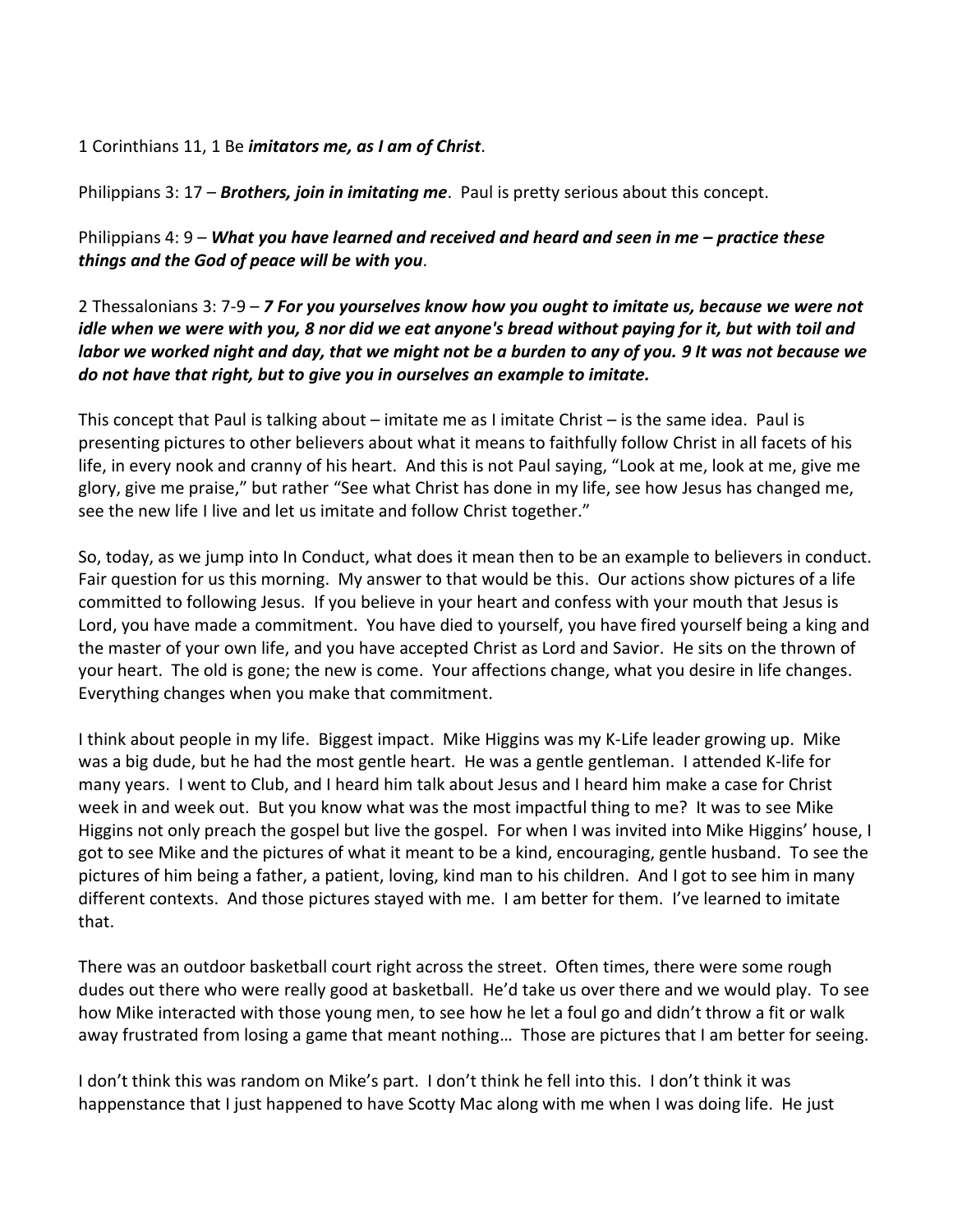happens to be here. He just keeps showing up. No. He was inviting me. He was brining me in. He was allowing me to see how he is following Christ in these different roles and responsibilities God has given him. I learned from that. I grew from that. "Come," he would say. Mature believers, we should be saying that. Come, young believer, come see what it means to lead a family devotion. Come to my dinner table and see what it means for us to be a family in prayer. Come, let me show you what it means to study the scriptures. Let me sit you down and walk you through that. Let me show you how I do this. Come, let me show you; let me give you pictures of what it means to run a business in light of being a follower of Christ. We can read that… There is no shortage of books and blogs and all that. There is no shortage of information, is there? But to see people living that out, to see them doing that is transformative. As they are following Christ.

I think it's a fair question for us to ponder this morning. What does the way you live your life, especially how you say about Jesus? If somebody were to follow you around, somebody were to take… Let's just take one example. If somebody were to say, "Show me how you deal with your finances." In life and what does that reflect about Jesus? You can fill that blank with anything. How I run my business, how I treat people I don't know, how I treat people who say mean things online… What does it say about Jesus? What kind of pictures are we providing?

Sometimes, I think it's helpful for us to flip it. What would it mean to not be a good example? One way would be that we say one thing and do another. I believe we are in a culture today that is foaming at the mouth to jump on hypocrites. We are just ready to pounce on anybody that says one thing and does another thing. Now, this is not my stance or any of my beliefs but just take the Super Bowl for example. It was a phenomenal game. It was really hard to watch. Being a Chief's fan, I just wanted the Rams to win so badly. Ugh! I wanted the Rams.

But you know what? I loved pulling up the news and articles about the Super Bowl. There are just these wild stats. Stats about how many people were viewing, how many hot dogs were consumed. It was just like this incredible things that the Super Bowl is. One of the things… and I find this so alarming. As much as that was a phenomenal game, and Aaron Donald showed himself to be the man, I felt like I read as many articles or people commenting about the amount of celebrities not wearing masks at the Super Bowl. We are willing to just pounce on that. People that say one thing and do another.

Paul is saying to Timothy, "Be and example. Live what you believe. Follow in that. Be pictures that other people might follow."

One of the reasons that the McElvains have decided to be at Woodland Hills for nine years is because I know these people. I know the teaching team. Over these nine years, I've been able to develop friendships and relationships. I could have very well just sat at home and thrown a sermon on. But do you know why I don't? It's because when the teaching team gets up here – Travis, Adam, Shay, Ted – I see them, I know them, I know that what they preach and the convictions they have and their commitment to Jesus. They are living those things out. There is authenticity there. And I've learned from it, I've grown from it. They have provided pictures in relationships and fellowships and even saying, Come, watch me; follow me." That's one of the big reasons we've been here; is that community and knowing.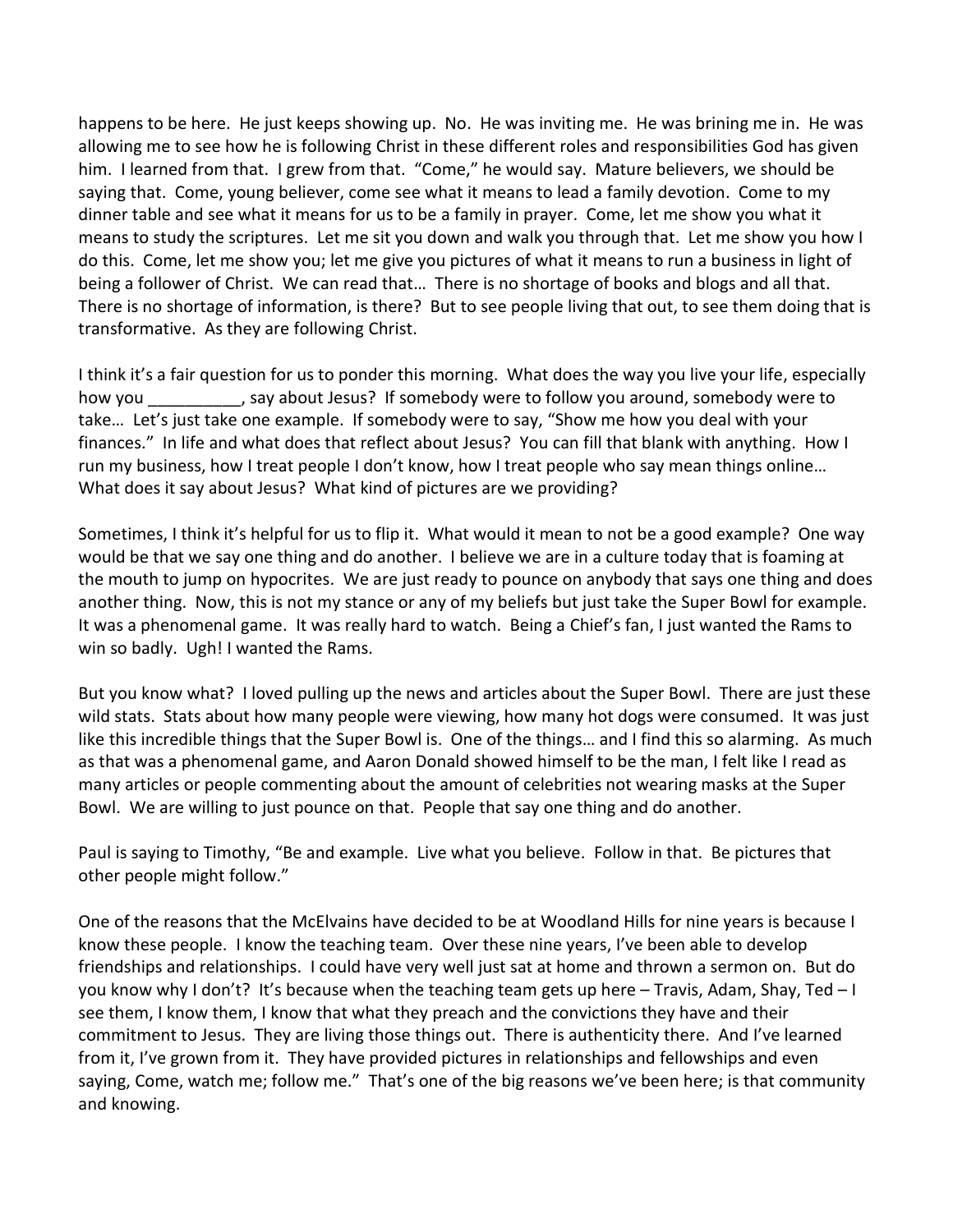I want to finish with answering the question: "How do we grow in conduct?" It's really simple, but really hard. It's two things for me. The first one is reflection. That maybe you would stop today at some point or this week, and you would sit down and you would ask the question – If I were to take a picture of all the roles, responsibilities, and hats that the Lord has given me – to be a father, husband, son, basketball coach for my boys, a student… - would people say, that there is a reflection of somebody who has committed their life to Christ? Would it be easily said, as we peer into those picture, "It's marked by a commitment to Christ."?

I also say that we ask the Lord to be a part of that. We invite the Lord into that. "Lord, reveal to me ways in which my conduct is not honoring unto you, that I look like the rest of the world, and I do not look like a marked life after Christ. That we would come and ask the Holy Spirit to come and reveal those things to us.

The second thing is much of my point the entire time and that is imitate. First and foremost, we imitate Christ. That's why we study our scriptures, that's why we gather together. We imitate Christ as he is the ultimate picture of these things. He is the perfect picture of these things. Think about it for a second. The audacity… The God of the universe sent his son to be born in a manger, to live a life amongst us. He didn't have to do that. He could have very well had men and women throughout history pen love letters, but he didn't. He demonstrated that. I always think of Romans 5: 8 - *But God demonstrates his own love towards us in that while we were still sinners, Christ died for us*. God sent his Son, the God Man, to the cross for us, demonstrating his love. That's living it out.

I don't know about you, but I can hardly get through watching The Passion each year. When I see Jesus being whipped… It's hard to see it, isn't it? Because when we see that, it takes it to a different level than sometimes when we read that. To see those pictures of Jesus being whipped and flogged, a crown of thorns, and nailed to the cross, it hits differently. Again, I think that's why things like The Chosen are very helpful and impactful. As we see somebody's depiction of what Jesus' life here on earth might have looked like. Those pictures really help us.

The second thing I would encourage you to think about is imitating other, more mature believers that you might humble yourself, that you might come and say, "Older man in faith, would you teach me, would you show me what this looks like in your life that I might also learn and walk in that." You can show me examples of how you do your devotions or how you treat people or what giving looks like for you. Often, I find that when I ask those questions, what I find is a lot simpler than sometimes I believe it to be. And the best way I know how to describe that is to give you a great story.

I came to C of O for two reasons. First of all, I was offered a basketball scholarship to pass the ball to a bunch of these guys in the back here. That was my job: just pass them the ball. But then the second thing was I heard about a program call then the Bonner Program. In that it was a community service work station where you got to serve different not for profit organizations and ministries in the area. I've already mentioned that K-Life had a really big impact in my life. When I heard that K-Life was one of those not for profit that I could serve in, I thought to myself, *I can play basketball and I can pay for my college by serving in a ministry that I wanted to serve in anyway? Done*.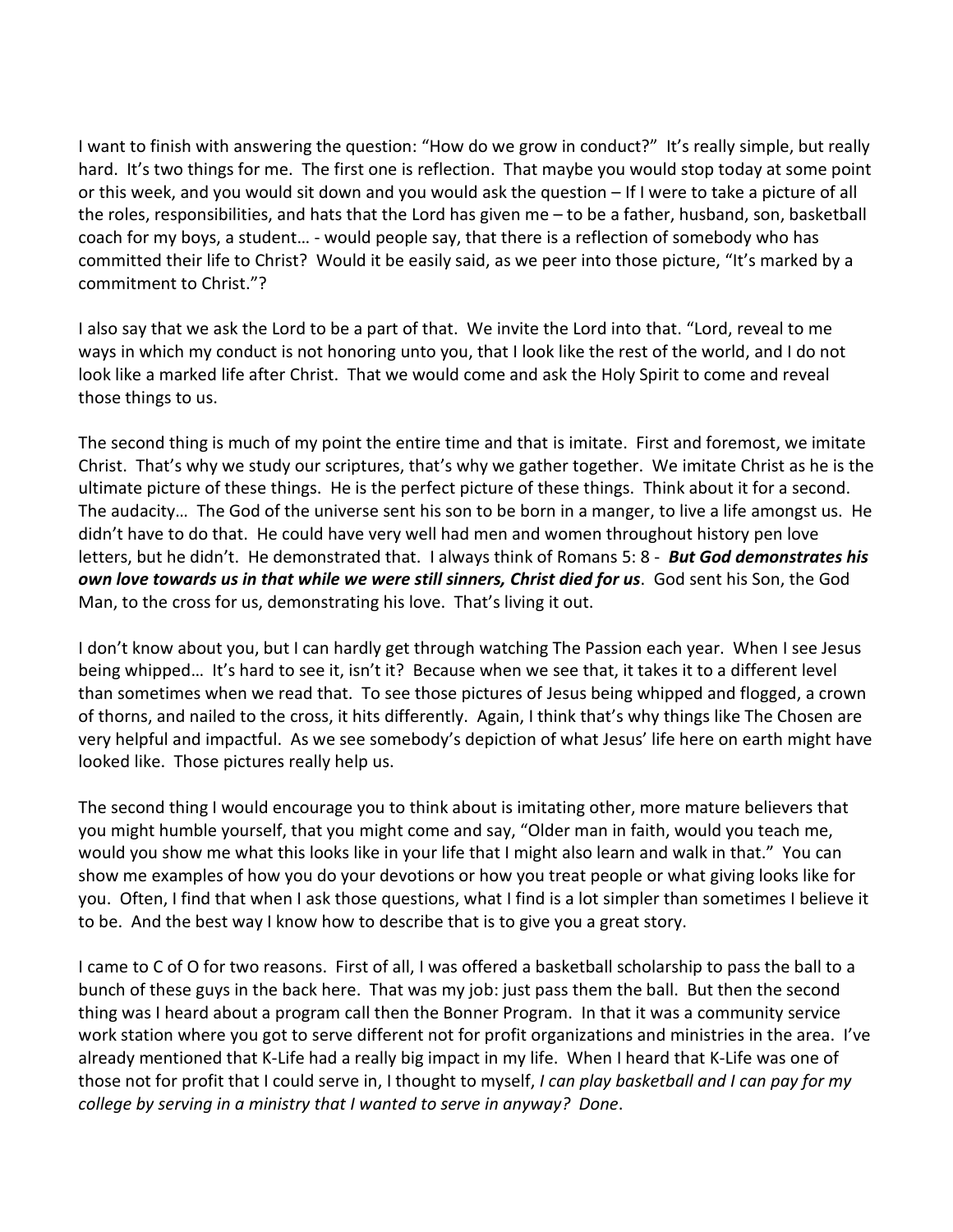So, of course, like a first semester freshman, I'm supposed to be at Club at a certain time and I show up late. I walk in there and Club is going on. I sit down. Worship is going on. I don't know a soul in there. I sit down. The door blows open in the back, there's a big bang, and up comes this kind of like America music. In walks this guy in jean shorts, an American flag tank top, and this mullet wig on with these glasses. He's just singing America… He's walking through the crowd and all these kids are loving it. He's telling this whole story and all the kids are going nuts.

Well, that happened to be Shay Robbins, so now you totally understand how that could be Shay 15 years ago. Shay was killing it. I'm excited to work for this guy. Well, a couple of months in, he calls me. He says, "Hey, Scotty, meet me at Skate Land Friday night." There wasn't much context other than that. So, I think it's a student event. I show up, he meets me out front and goes, "Hey, we're going in to love on kids and tell them about Jesus, let's go." We walk in and Shay just goes to work. He's loving on kids, talking about Jesus, inviting them to K-Life, just having a blast.

Now, that picture of evangelism was far more impactful to see Shay living that out than any lecture, than any book I could have sat down and read that night. The picture he presented to me was so helpful. Just going in and talking about Jesus, getting to know these kids, evangelizing. Sometimes we make it more complicated than it needs to be . And when I see it in other people's lives, I can go, I see that, I can do that.

The last one might be the hardest and it's for you to take an evaluation. Are you an example? Is there anything in your life worthy of imitation that we might strengthen the body of Christ, that we might be able to share with those younger in faith?"

I end with this story that I heard from Pastor Voddie Baucham. He tells a story about a master brick layer. This brick layer has been laying bricks for 30 years. A young man comes to him and says, "Brick Layer, can you teach me your trade? I see you have been committed to this for a long time. Will you teach me the tips and the tricks to do this thing right??"

The brick layer kind of liens back and goes, "I ain't no brick layer. I ain't no master. I got nothing to teach you. I got nothing to share with you."

That's ridiculous, right? That would be utterly ridiculous if that were true. My hope and prayer is that is not true for us as well. That we have been trying to follow Jesus for 10, 20, 30 years and we would say, "I have nothing to share with you. I have no pictures for you of what it looks like to follow Jesus."

We need pictures. We need men and women sold out to the cross of Christ, faithfully following through with the responsibilities and roles that God has entrusted with us that we are to be imitating Christ and playing that out in our lives. And as we do that, we bring along young men and women who are new in the faith and we say, "Watch me. Follow me. Learn from me." That we might also be doing that ourselves. That in each and every area of our lives, it would be said, "This is a picture of Jesus." We're not perfect. Only Jesus is perfect. But we do as best we can.